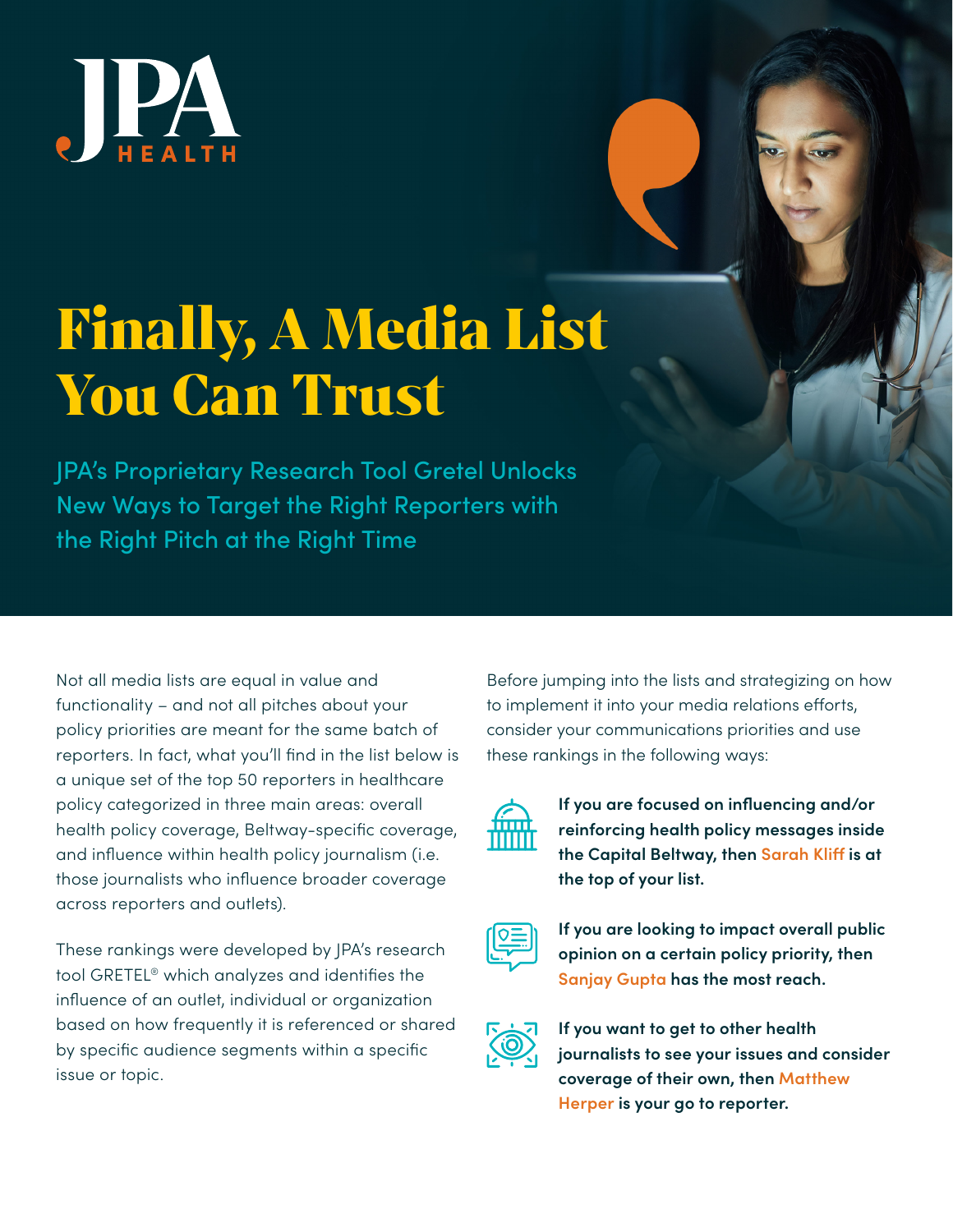## TOP REPORTERS IN OVERALL HEALTH POLICY

| 1                       | Dr. Sanjay Gupta          | <b>CNN</b>                         |
|-------------------------|---------------------------|------------------------------------|
| $\overline{\mathbf{2}}$ | Liz Szabo                 | <b>Kaiser Health News</b>          |
| 3                       | <b>Sarah Kliff</b>        | <b>New York Times</b>              |
| 4                       | <b>Matthew Herper</b>     | <b>STAT</b>                        |
| 5                       | <b>Dan Diamond</b>        | <b>Washington Post</b>             |
| 6                       | <b>Joanne Kenen</b>       | <b>POLITICO</b>                    |
| 7                       | <b>Julie Rovner</b>       | Kaiser Health News                 |
| 8                       | <b>Margot Sanger-Katz</b> | <b>New York Times</b>              |
| 9                       | <b>Scott Hensley</b>      | <b>NPR</b>                         |
| 10                      | <b>Jordan Rau</b>         | <b>Kaiser Health News</b>          |
| 11                      | <b>Julie Appleby</b>      | Kaiser Health News                 |
| 12                      | Carla K. Johnson          | <b>Associated Press</b>            |
| 13                      | <b>Helen Branswell</b>    | STAT                               |
| 14                      | Jane Sarasohn-Kahn        | <b>Health Populi</b>               |
| 15                      | Jennifer Haberkorn        | Los Angeles Times                  |
| 16                      | <b>Gina Kolata</b>        | <b>New York Times</b>              |
| 17                      | <b>Ed Yong</b>            | <b>The Atlantic</b>                |
| 18                      | <b>Meg Tirrell</b>        | <b>CNBC</b>                        |
| 19                      | <b>Mary Agnes Carey</b>   | <b>Kaiser Health News</b>          |
| 20                      | <b>Jason Millman</b>      | <b>Kaiser Family</b><br>Foundation |
| 21                      | <b>Judith Graham</b>      | <b>Kaiser Health News</b>          |
| 22                      | <b>Matthew Holt</b>       | <b>The Health Care Blog</b>        |
| 23                      | <b>Rebecca Robbins</b>    | <b>New York Times</b>              |
| 24                      | <b>Anna Mathews</b>       | <b>Wall Street Journal</b>         |
| 25                      | <b>Bob Herman</b>         | Axios                              |

| 26              | Elisabeth Rosenthal      | <b>Kaiser Health News</b>         |
|-----------------|--------------------------|-----------------------------------|
| 27              | <b>Phil Galewitz</b>     | <b>Kaiser Health News</b>         |
| 28              | <b>Bruce Japsen</b>      | <b>Forbes</b>                     |
| 29              | <b>Kimberly Leonard</b>  | <b>Business Insider</b>           |
| 30              | Sarah Karlin-Smith       | <b>Pink Sheet</b>                 |
| 31              | <b>Chad Terhune</b>      | Reuters                           |
| $\overline{32}$ | <b>Stephanie Armour</b>  | Wall Street Journal               |
| 33              | Rachana D. Pradhan       | <b>Kaiser Health News</b>         |
| $\overline{34}$ | <b>Adam Feuerstein</b>   | <b>STAT</b>                       |
| 35              | <b>Peter Loftus</b>      | <b>Wall Street Journal</b>        |
| 36              | <b>Gideon Gil</b>        | <b>STAT</b>                       |
| 37              | <b>Drew Armstrong</b>    | <b>Bloomberg News</b>             |
| 38              | Paige W. Cunningham      | <b>Washington Post</b>            |
| 39              | <b>Jenny Gold</b>        | <b>Kaiser Health News</b>         |
| 40              | <b>Sam Baker</b>         | Axios                             |
| 41              | John Mandrola, MD        | Medscape                          |
| 42              | <b>Paul Demko</b>        | POLITICO Pro                      |
| 43              | <b>Neil Versel</b>       | GenomeWeb                         |
| 44              | <b>Gregg Masters MPH</b> | <b>Health Innovation</b><br>Media |
| 45              | <b>Avik Roy</b>          | <b>Forbes</b>                     |
| 46              | <b>Damian Garde</b>      | <b>STAT</b>                       |
| 47              | <b>Rick Berke</b>        | <b>STAT</b>                       |
| 48              | <b>Megan Thielking</b>   | <b>STAT</b>                       |
| 49              | <b>Erin Mershon</b>      | <b>STAT</b>                       |
| 50              | <b>Michelle Andrews</b>  | <b>Kaiser Health News</b>         |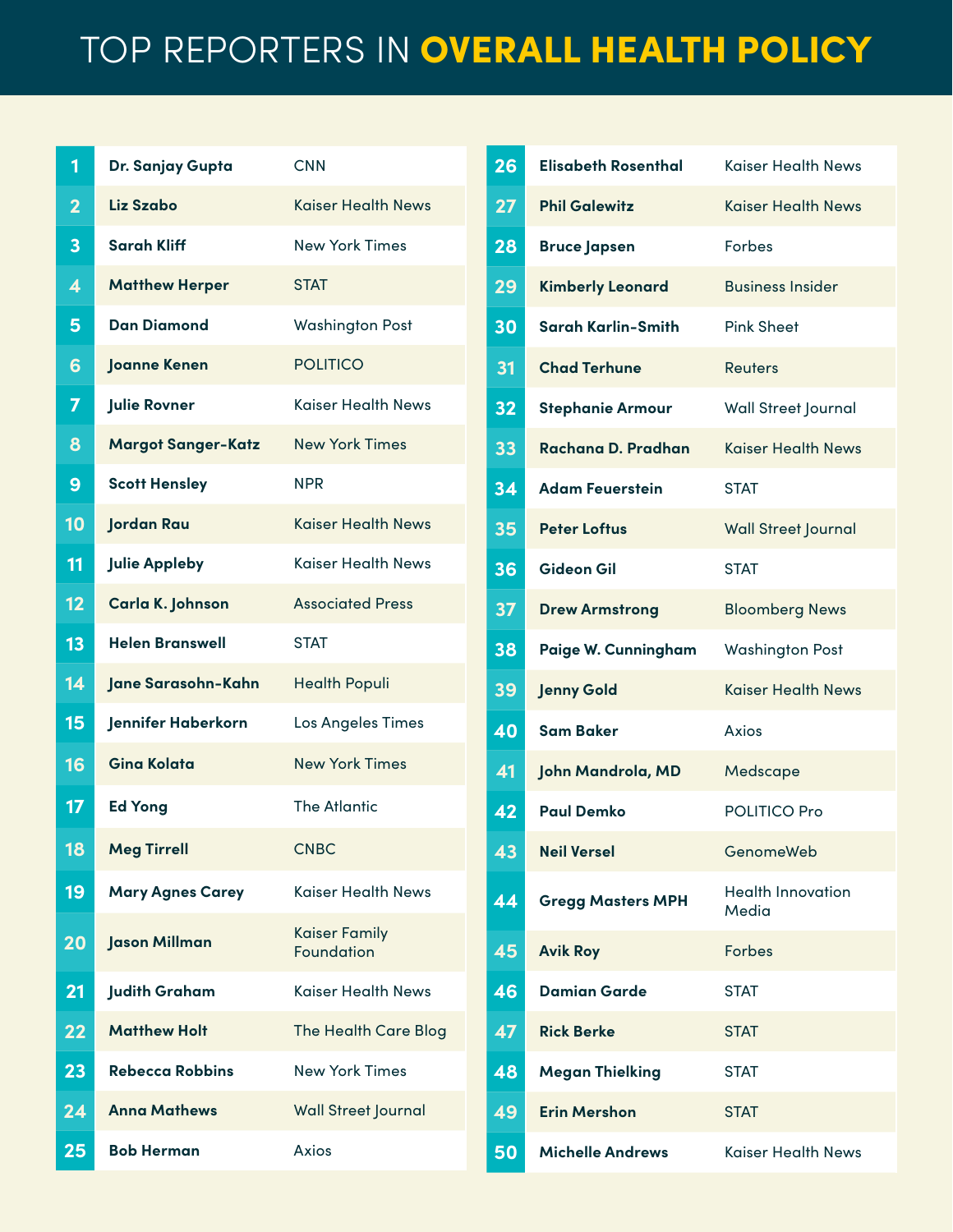## TOP REPORTERS IN BELTWAY POLICY

| 1               | <b>Sarah Kliff</b>         | <b>New York Times</b>       |
|-----------------|----------------------------|-----------------------------|
| 2               | <b>Dan Diamond</b>         | <b>Washington Post</b>      |
| 3               | <b>Margot Sanger-Katz</b>  | <b>New York Times</b>       |
| 4               | <b>Julie Rovner</b>        | <b>Kaiser Health News</b>   |
| 5               | Joanne Kenen               | <b>POLITICO</b>             |
| 6               | Jennifer Haberkorn         | <b>Los Angeles Times</b>    |
| 7               | Liz Szabo                  | <b>Kaiser Health News</b>   |
| 8               | Dr. Sanjay Gupta           | <b>CNN</b>                  |
| 9               | Rachana D. Pradhan         | <b>Kaiser Health News</b>   |
| $\overline{10}$ | <b>Jordan Rau</b>          | <b>Kaiser Health News</b>   |
| 11              | <b>Julie Appleby</b>       | <b>Kaiser Health News</b>   |
| 12              | <b>Bob Herman</b>          | Axios                       |
| 13              | Jason Millman              | Kaiser Family<br>Foundation |
| 14              | <b>Stephanie Armour</b>    | <b>Wall Street Journal</b>  |
| 15              | Paige W.<br>Cunningham     | <b>Washington Post</b>      |
| 16              | <b>Elisabeth Rosenthal</b> | <b>Kaiser Health News</b>   |
| 17              | <b>Sam Baker</b>           | Axios                       |
| 18              | <b>Matthew Herper</b>      | <b>STAT</b>                 |
| 19              | <b>Mary Agnes Carey</b>    | <b>Kaiser Health News</b>   |
| 20              | <b>Phil Galewitz</b>       | <b>Kaiser Health News</b>   |
| 21              | Sarah Karlin-Smith         | <b>Pink Sheet</b>           |
| 22              | <b>Paul Demko</b>          | <b>POLITICO Pro</b>         |
| 23              | <b>Scott Hensley</b>       | Shots - NPR                 |
| 24              | <b>Anna Mathews</b>        | <b>Wall Street Journal</b>  |
| 25              | <b>Chad Terhune</b>        | Reuters                     |

| 26 | Carla K. Johnson           | <b>Associated Press</b>     |
|----|----------------------------|-----------------------------|
| 27 | <b>Kimberly Leonard</b>    | <b>Business Insider</b>     |
| 28 | <b>Helen Branswell</b>     | <b>STAT</b>                 |
| 29 | <b>Avik Roy</b>            | <b>Forbes</b>               |
| 30 | <b>Bruce Japsen</b>        | Forbes                      |
| 31 | <b>Meg Tirrell</b>         | <b>CNBC</b>                 |
| 32 | <b>Drew Armstrong</b>      | <b>Bloomberg News</b>       |
| 33 | <b>Jenny Gold</b>          | <b>Kaiser Health News</b>   |
| 34 | <b>Caitlin Owens</b>       | Axios                       |
| 35 | <b>Ed Yong</b>             | <b>The Atlantic</b>         |
| 36 | <b>Erin Mershon</b>        | <b>STAT</b>                 |
| 37 | Rebecca Robbins            | <b>New York Times</b>       |
| 38 | <b>Jay Hancock</b>         | Kaiser Health News          |
| 39 | <b>Rebecca Adams</b>       | <b>CQ HealthBeat</b>        |
| 40 | <b>Judith Graham</b>       | Kaiser Health News          |
| 41 | Jane Sarasohn-Kahn         | <b>Health Populi</b>        |
| 42 | <b>Gina Kolata</b>         | <b>New York Times</b>       |
| 43 | Alan R. Weil               | <b>Health Affairs</b>       |
| 44 | <b>Mary Ellen McIntire</b> | CQ Roll Call                |
| 45 | <b>Matthew Holt</b>        | <b>The Health Care Blog</b> |
| 46 | <b>Peter Loftus</b>        | Wall Street Journal         |
| 47 | <b>Emily Bazar</b>         | <b>Kaiser Health News</b>   |
| 48 | <b>Adam Feuerstein</b>     | <b>STAT</b>                 |
| 49 | <b>Gideon Gil</b>          | <b>STAT</b>                 |
| 50 | <b>Michelle Andrews</b>    | <b>Kaiser Health News</b>   |